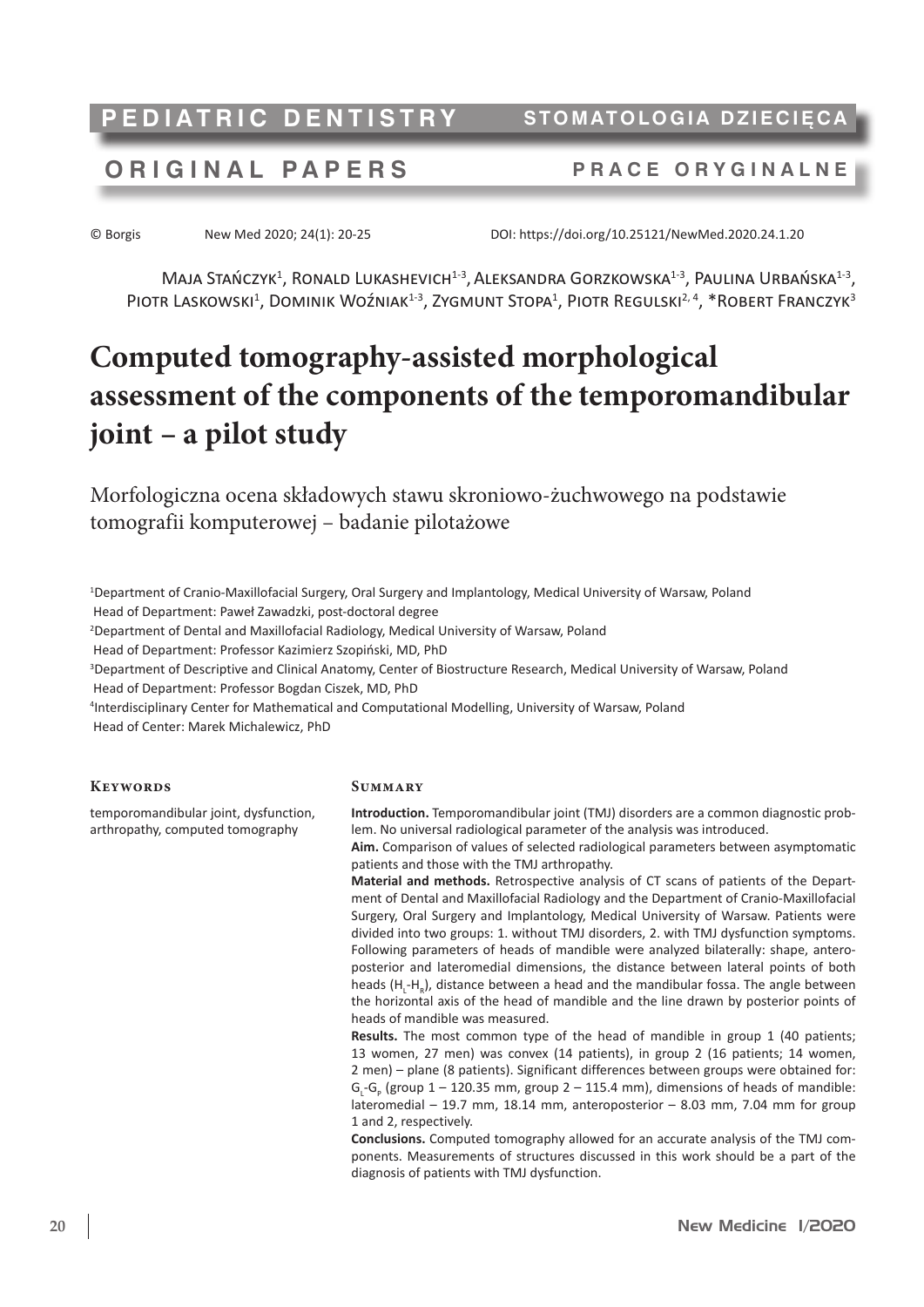**Computed tomography-assisted morphological assessment of the components of the temporomandibular joint – a pilot study** Morfologiczna ocena składowych stawu skroniowo-żuchwowego na podstawie tomografii komputerowej – badanie pilotażowe

#### **Słowa kluczowe**

staw skroniowo-żuchwowy, dysfunkcja, artropatia, tomografia komputerowa

#### **Streszczenie**

**Wstęp.** Zaburzenia funkcji stawów skroniowo-żuchwowych stanowią coraz częstszy problem diagnostyczno-terapeutyczny, jednak uniwersalne parametry analizy radiologicznej nie zostały opracowane.

**Cel pracy.** Porównanie wartości wybranych parametrów radiologicznych stawów skroniowo-żuchwowych u pacjentów bez objawów artropatii oraz z dolegliwościami ze strony układu stomatognatycznego.

**Materiał i metody.** Retrospektywna analiza zapisów tomografii komputerowej pacjentów Kliniki Chirurgii Czaszkowo-Szczękowo-Twarzowej, Chirurgii Jamy Ustnej i Implantologii WUM oraz Zakładu Radiologii Stomatologicznej i Szczękowo-Twarzowej WUM. Wszystkie badania były elementem standardowego procesu diagnostycznego dolegliwości chorych. Wyodrębniono dwie grupy pacjentów: 1. bez dolegliwości ze strony układu stomatognatycznego, 2. z zaburzeniami funkcji stawów skroniowo-żuchwowych. Oceniano kształt głów żuchwy. Porównano parametry: odległość bocznych punktów głów żuchwy (G<sub>L</sub>-G<sub>P</sub>), wymiar boczno-przyśrodkowy i przednio-tylny głów żuchwy, kąt nachylenia osi poziomej głów żuchwy do osi poprowadzonej przez skrajnie tylne punkty głów żuchwy, odległości między głową żuchwy a dołem żuchwowym.

**Wyniki.** Grupa 1 liczyła 40 osób (13 kobiet, 27 mężczyzn), grupa 2 – 16 osób (14 kobiet, 2 mężczyzn). Najczęstszym typem głowy żuchwy w grupie 1 był wypukły (14 osób), a w grupie 2 – płaski (8 osób). Największe różnice między grupami uzyskano dla średnich wartości pomiarów: G<sub>L</sub>-G<sub>P</sub> (120,35 mm w grupie 1; 115,4 mm w grupie 2), wymiarze boczno-przyśrodkowym i przednio-tylnym głowy żuchwy (19,7 vs. 18,14 mm; 8,03 vs. 7,04 mm, odpowiednio dla grup 1 i 2).

**Wnioski.** Obrazowanie z wykorzystaniem tomografii komputerowej pozwoliło na dokładną analizę wymiarów poszczególnych składowych stawu skroniowo-żuchwowego (ssż). Pomiary wybranych struktur anatomicznych ssż omówionych w niniejszej pracy powinny być elementem diagnostyki pacjentów z dysfunkcją narządu żucia.

#### **Introduction**

Temporomandibular symptoms have become an increasingly common diagnostic and therapeutic problem in everyday medical practice. Arthropathies affect 20-30% of the population at different ages, including 3-7% of patients requiring treatment (1-3). Although the disorders are usually diagnosed in women 20-40 years of age, they are also found in children and adolescents (4). Stomatognathic dysfunctions are an aetiologically and symptomatically heterogeneous group, and they may involve both temporomandibular joints and masticatory muscles (3, 5, 6). Artropathies are manifested by pain (ear, the parotidmasticatory area, head), limited mandibular mobility, and acoustic symptoms (i.e. crackling, crepitation). Chronic pain in temporomandibular disorder (TMD) may lead to depression and reduced quality of life (7). The variety of TMD symptoms may pose a significant diagnostic problem (5, 8, 9). In addition to medical history and physical examination, diagnostic imaging also plays an important role (10, 11). Panoramic radiography is a basic plain x-ray showing some of the pathological processes that may occur in the temporomandibular bony structures(2, 12). However, it allows to obtain a cross-sectional view of the mandibular head on a single film, which prevents overall assessment of temporomandibular structures. Furthermore, the dimensions of anatomical structures may be distorted. Therefore, condylar processes and the articular surface of the temporal bone are assessed based on computed tomography (including cone beam computed tomography – CBCT) and magnetic resonance imaging (MRI). CT allows for the assessment of degenerative lesions of temporomandibular bones, such as deformity, flattening and erosion of articular surfaces, subchondral densities and the presence of osteophytes and loose intra-articular bodies(7, 10). When assessing articular head surfaces, their anatomical variations (including the flat type), which make their differentiation with the initial symptoms of TMD difficult, should be considered (11). Significantly reduced effective dose of radiation received by the patient is an advantage of CBCT compared to conventional CT. Worse visualisation of soft tissues compared to MRI, which allows for a precise assessment of soft tissues, particularly articular disc location and displacement, its deformity and perforation, as well as articular effusion and adhesions, is a limitation of CT imaging in the diagnosis of TM diseases (5, 6, 13, 14). MRI is also the best technique to trace the dynamics of arthropathy development (6, 14). Despite its multiple advantages, MRI is not a tool used in the first stage of diagnosis of temporomandibular pain. Therefore, it is important to improve the analysis of CT and CBCT images. There is currently no universal parameter for the diagnosis of early-stage temporomandibular arthropa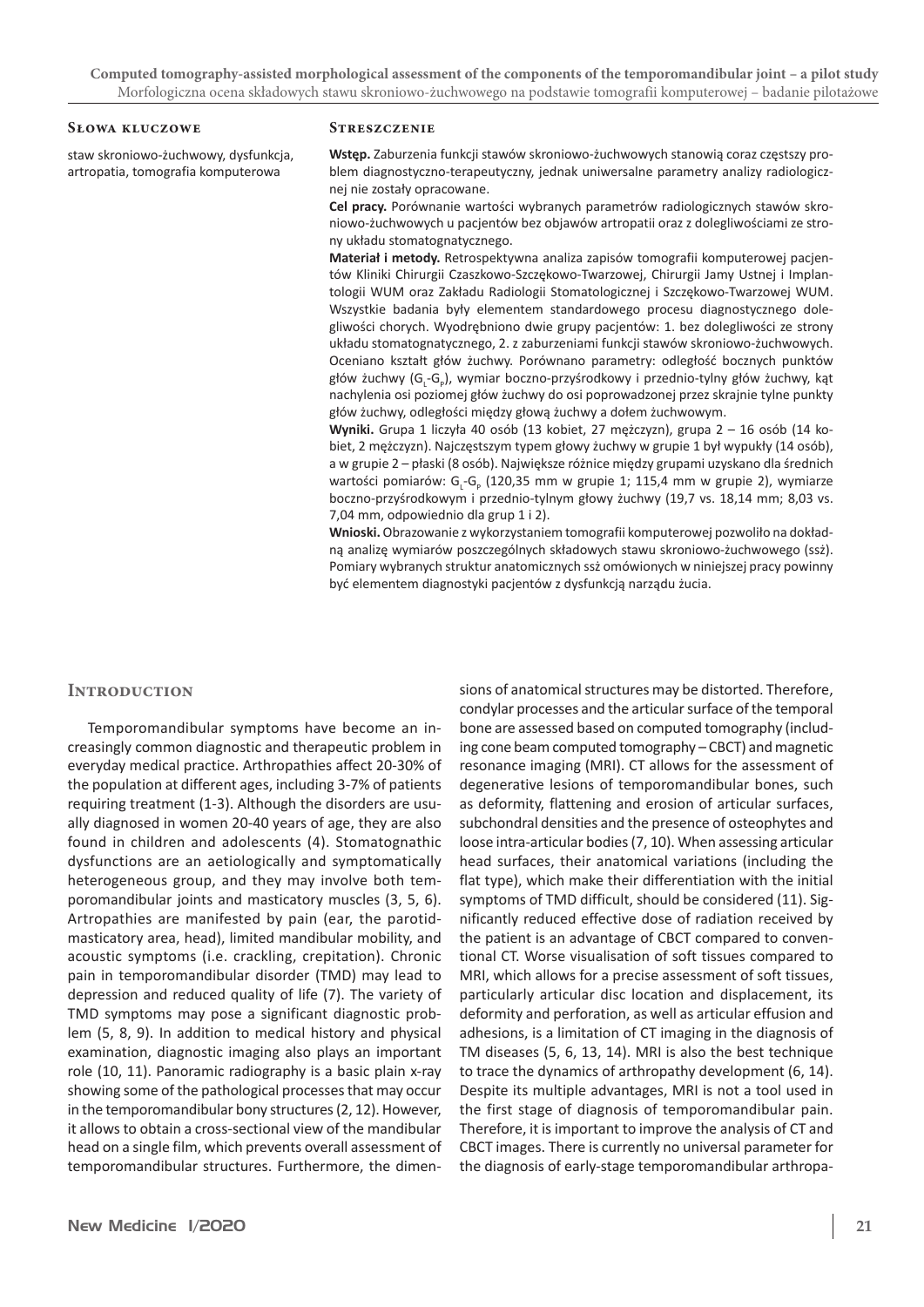thy or differentiation between pathological processes and anatomical variations (15, 16).

### **Aim**

The aim of the study was to compare selected TM radiographic parameters in non-arthropathic patients and those presenting with stomatognathic symptoms.

### **Material and methods**

We performed a retrospective analysis of CT records of patients diagnosed in the Department of Cranio-Maxillofacial Surgery, Oral Surgery and Implantology, and the Department of Dental and Maxillofacial Radiology of the Medical University of Warsaw. All scans were performed as part of standard diagnostic process. Patients were classified into two groups:

- 1. group 1 patients with no stomatognathic symptoms,
- 2. group 2 patients with temporomandibular dysfunction.

Inclusion criteria:

- age over 18 years,
- diagnosis in the Department of Cranio-Maxillofacial Surgery, Oral Surgery and Implantology, or the Department of Dental and Maxillofacial Radiology of the Medical University of Warsaw,
- craniofacial CT,
- group 2 patients additionally: known temporomandibular dysfunction (medical history or physical examination findings of facial muscle pain, limited or abnormal joint motion, signs of articular disc di-

splacement that are not a consequence of diseases included in the exclusion criteria).

Exclusion criteria:

- facial bone fractures,
- cysts, tumours or fractures within the temporomandibular joints,
- CT failure to fully show the temporomandibular joints.

Based on a CT scan, we assessed the shape of mandibular heads (angular, rounded, flattened, convex) and measured the following parameters in all patients:

- the distance between lateral points of mandibular heads  $(H<sub>L</sub>-H<sub>R</sub>)$  (fig. 1),
- the largest lateromedial (l-m) and anteroposterior (a-p) dimension of mandibular heads (fig. 2),
- the inclination angle (α) of the horizontal axis of mandibular heads to an axis running through the most posterior points of both mandibular heads (fig. 3),
- distances between mandibular heads and the most anterior (s1), medial (s2) and posterior (s3) point of the mandibular fossa assessed in a sagittal plane (fig. 4).

In the first stage of the study, we compared the above mentioned left- and right-sided parameters in group 1 to assess statistically significant differences(anatomical variations) in patients with no symptoms of temporomandibular arthropathy. We then performed an intergroup comparison of these parameters.

The study was approved by the Bioethics Committee of the Medical University of Warsaw (AUBE/207/17).



**Fig. 1.** The distance between lateral points of mandibular heads  $(H_L-H_R)$ 



**Fig. 2.** The largest lateromedial (l-m) and anteroposterior (a-p) dimension of mandibular heads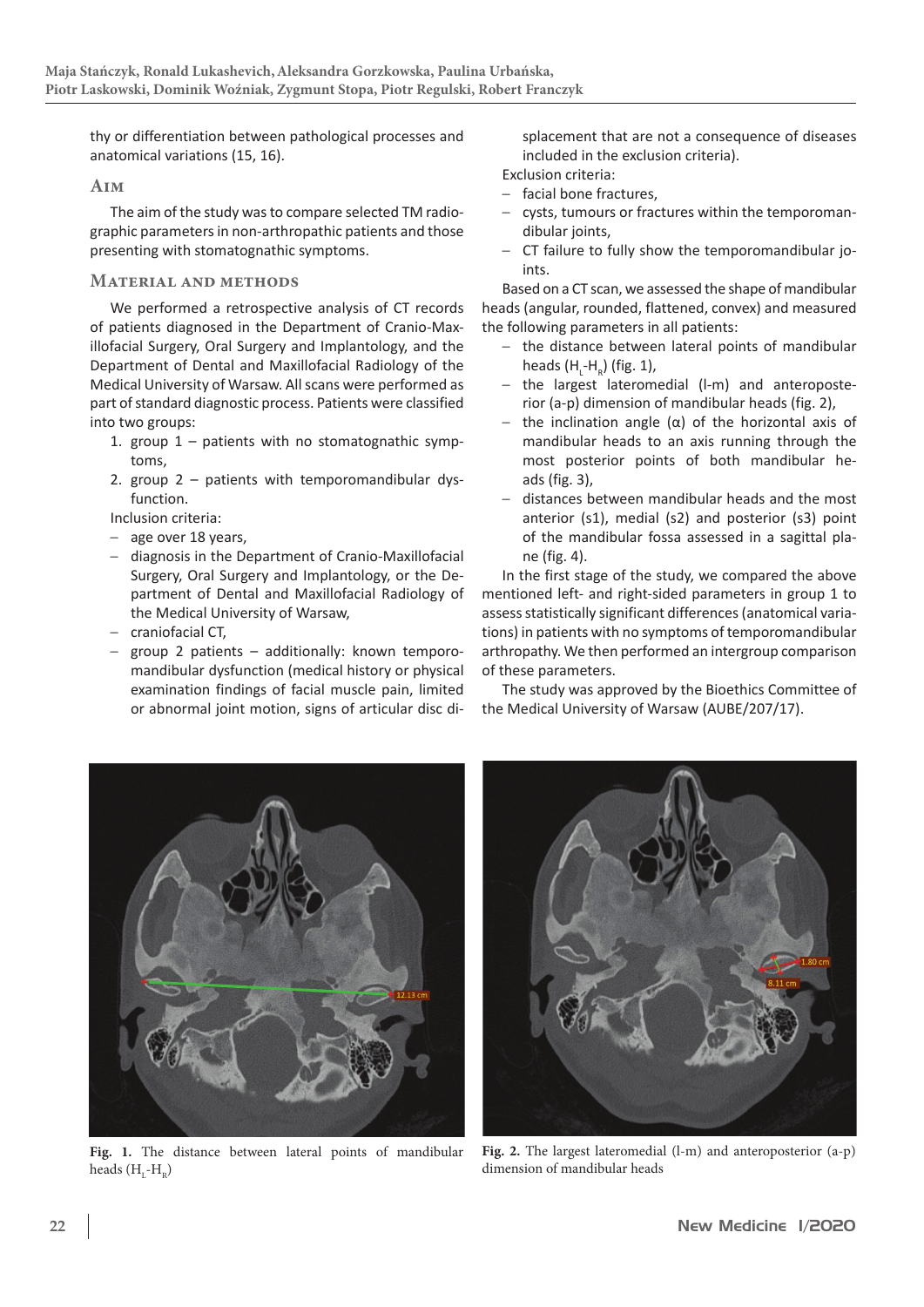**Computed tomography-assisted morphological assessment of the components of the temporomandibular joint – a pilot study** Morfologiczna ocena składowych stawu skroniowo-żuchwowego na podstawie tomografii komputerowej – badanie pilotażowe



**Fig. 3.** The inclination angle (α) of the horizontal axis of mandibular heads to an axis running through the most posterior points of both mandibular heads

#### **Results**

Group 1 included 40 patients (13 women and 27 men) aged 21-70 years, group 2 included 16 patients(14 women, 2 men) aged 22-64 years.

The most common types of mandibular heads (tab. 1) were the convex type in group  $1$  (n = 14) and the flattened type in group 2 (n = 8). No significant differences were found in the analysed parameters between the left and the right side in group 1 (tab. 2).

A comparison between group 1 and 2 showed differences in the distance between the lateral points of mandibular heads  $(H_{\text{l}}\text{-}H_{\text{R}})$ : 120.35 ± 4.36 mm in group 1 vs. 115.4  $\pm$  5.8 mm in group 2; as well as in the lateromedial dimensions of the right mandibular head (19.69  $\pm$  2.03 mm vs.  $18.14 \pm 1.96$  mm), and anteroposterior dimensions of the left mandibular head (8.02  $\pm$  1.21 mm vs. 7.04  $\pm$ 1.14 mm) (tab. 3, fig. 5).

#### **Discussion**

Improvement of diagnostic methods used in temporomandibular dysfunction has gained importance due to the increasing number of patients presenting with this pathology (1-3). Since computed tomography in one of



**Fig. 4.** Distances between mandibular heads and the most anterior (s1), medial (s2) and posterior (s3) point of the mandibular fossa assessed in a sagittal plane

**Tab. 2.** Values of analysed parameters in group 1 (patients no stomatognathic symptoms)

| Parameter          | Left side<br>$(\text{avg.} \pm \text{SD})$ | <b>Right side</b><br>$(\text{avg.} \pm \text{SD})$ |
|--------------------|--------------------------------------------|----------------------------------------------------|
| $l-m$ (mm)         | $19.14 \pm 1.71$                           | $19.69 \pm 2.03$                                   |
| $a-p$ (mm)         | $8.03 \pm 1.21$                            | $7.97 \pm 1.35$                                    |
| angle $\alpha$ (°) | $27.78 \pm 5.34$                           | $26.97 \pm 5.35$                                   |
| $s1$ (mm)          | $2.85 \pm 1.11$                            | $2.94 \pm 1.55$                                    |
| $s2$ (mm)          | $1.7725 \pm 0.67$                          | $1.96 \pm 0.80$                                    |
| $s3$ (mm)          | $2.94 \pm 1.56$                            | $3.07 \pm 1.84$                                    |
|                    |                                            |                                                    |

avg. – average; SD – standard deviation; l-m – lateromedial dimension of the head of mandible; a-p – anteroposterior dimension of the head of mandible; inclination angle  $(α)$  – between the axis of the head of mandible and the horizontal axis; s1-3 – the distance between the head of mandible and the most anterior (s1), middle (s2) posterior (s3) point of the mandibular fossa

|                          | Group 1   |                   | Group 2   |                   |
|--------------------------|-----------|-------------------|-----------|-------------------|
| Type of head of mandible | Left side | <b>Right side</b> | Left side | <b>Right side</b> |
| angular                  |           |                   |           |                   |
| rounded                  |           |                   |           |                   |
| flattened                | 14        | 12                | 6         |                   |
| convex                   | 14        | 12                |           |                   |

**Tab. 1.** Types of the head of mandible in study groups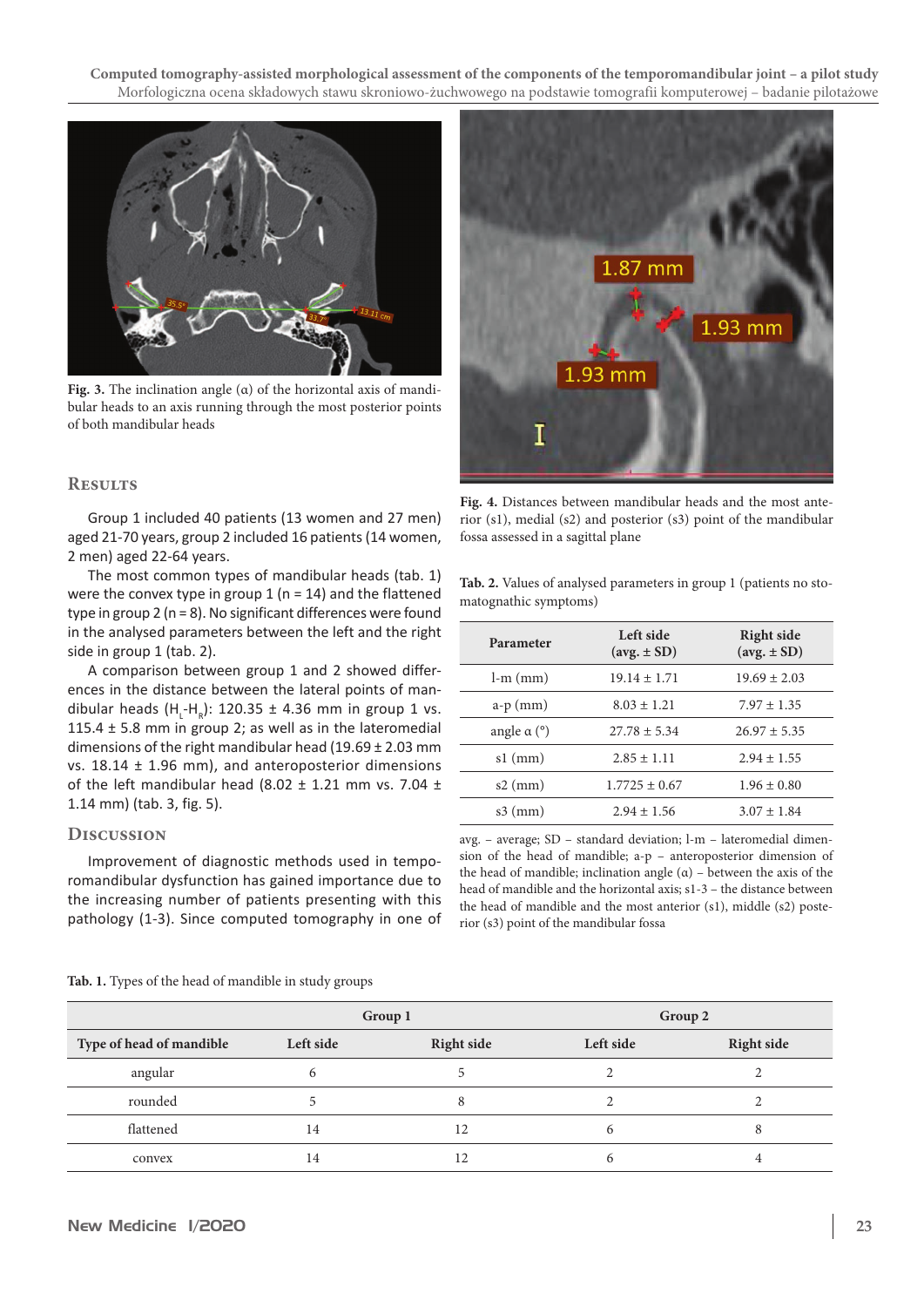|                              | Group 1                                    |                                             | Group 2                                    |                                                    |
|------------------------------|--------------------------------------------|---------------------------------------------|--------------------------------------------|----------------------------------------------------|
| Parameter                    | Left side<br>$(\text{avg.} \pm \text{SD})$ | Right side<br>$(\text{avg.} \pm \text{SD})$ | Left side<br>$(\text{avg.} \pm \text{SD})$ | <b>Right side</b><br>$(\text{avg.} \pm \text{SD})$ |
| $l-m$ (mm)                   | $19.14 \pm 1.71$                           | $19.69 \pm 2.03$                            | $17.72 \pm 2.51$                           | $18.14 \pm 1.96$                                   |
| $a-p$ (mm)                   | $8.02 \pm 1.21$                            | $7.97 \pm 1.35$                             | $7.04 \pm 1.14$                            | $7.62 \pm 1.01$                                    |
| angle $\alpha$ ( $\degree$ ) | $27.78 \pm 5.34$                           | $26.97 \pm 5.35$                            | $27.90 \pm 5.88$                           | $28.32 \pm 6.61$                                   |
| $s1$ (mm)                    | $2.85 \pm 1.11$                            | $2.94 \pm 1.55$                             | $2.27 \pm 1.35$                            | $2.49 \pm 2.02$                                    |
| $s2$ (mm)                    | $1.77 \pm 0.67$                            | $1.96 \pm 0.80$                             | $2.05 \pm 0.90$                            | $2.11 \pm 0.67$                                    |
| $s3$ (mm)                    | $2.94 \pm 1.56$                            | $3.07 \pm 1.84$                             | $2.63 \pm 0.95$                            | $3.09 \pm 1.51$                                    |

**Tab. 3.** Values of analysed parameters in study groups (1 – patients with no stomatognathic symptoms, 2 – patients with temporomandibular dysfunction)

avg. – average; SD – standard deviation; l-m – lateromedial dimension of the head of mandible; a-p – anteroposterior dimension of the head of mandible; inclination angle (α) – between the axis of the head of mandible and the horizontal axis; s1-3 – the distance between the head of mandible and the most anterior (s1), middle (s2) posterior (s3) point of the mandibular fossa



**Fig. 5.** Dimentions of heads of mandible in study groups (avg. values)

a-p – anteroposterior dimension; l-m – lateromedial dimension

the techniques used in the primary diagnostic process in temporomandibular disorders, it is extremely important to develop additional methods for the assessment of such CT imaging findings to detect pathology already at its early stages.

Hatcher and Lotzmann described stages of TMJ degenerative lesions based on panoramic radiographs (10). According to the authors, initial cartilaginous lesions are imperceptible. At further stages, deformation of mandibular head surfaces occurs, and may be accompanied by detect-

able bone defects. Careful analysis and differentiation with normal anatomical variations of mandibular heads, the flattened type in particular, are necessary in the initial detectable stage of arthropathy (11). Such an analysis will not be possible in the absence of previous patient's TMJ radiographs for comparison.

Devireddy et al. proposed parameters for the assessment of the efficacy of restoring proper topographic relationships after treating fractures of condylar processes of mandible (16). However, comparison with our group of patients